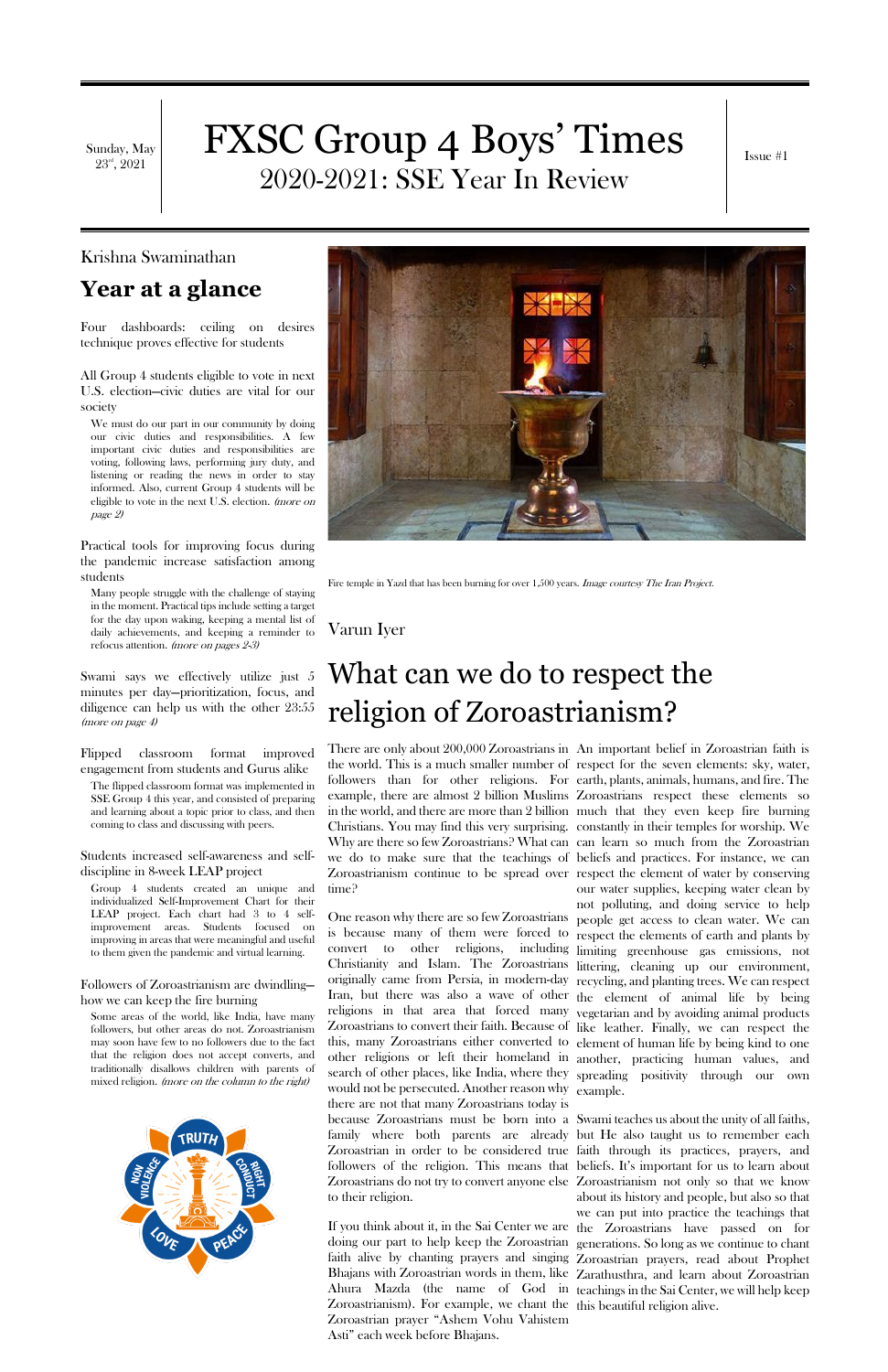## Sunday, May  $23^{\text{rd}}$ ,  $2021$  **FXSC Group 4 Boys' Times** Issue #1

## Pranav Mandhan The value of civic duty

As Group 4 students, civic duties matter more now than ever. In the 2024 United States General Election, every current Group 4 student will be able to vote and directly participate in our nation's political process for the first time. This year in SSE, we discussed the importance of civic responsibilities like voting, especially in light of Swami's guidance for members of the Sri Sathya Sai International Organization. Swami says that part of our Dharma is to be a model citizen, by following the law in good spirit and performing civic duties as required by our local and national governments. What exactly can we do to stand out as exemplary citizens, in accordance with Swami's guidance?

In school civics classes, we learn about the fundamental disagreements between Thomas Hobbes and John Locke, two prominent philosophers whose ideologies shaped the governmental structures of several modern nations. Both of them had diametrically opposing views on what would be the most effective form of government. Hobbes was a proponent of a monarchy, a system that placed control of the state in the hands of a single individual or family. Locke, on the other hand, believed that a government's legitimacy came from the democratic input of the populace. Despite their different views, both Hobbes and Locke were instrumental to our modern understanding of civil society structures. However, mere analysis of societal structure is not enough for each of us to develop deep respect for our society.

Of course, we need laws to help create balance in society and avoid chaos. But what benefit is there to instituting laws if there is no consequence for following or breaking them? For instance, why should we follow the speed limit or pay our taxes? Following laws not only keeps us safe but also makes other people safer and promotes law and order in society. Law and order is important because it helps provide good examples for acceptable behavior in society. Law and order encourages people to do the right thing for a common good, not just for mere self-interest. As a recent example, voting in public elections is an important duty we must fulfill for the common good of our society. Voting not only allows us to get our voices heard and participate in our democracy, but it also contributes to a larger cause, supporting a government by the people, for the people.



Current Group 4 SSE students will be eligible to vote in the next general U.S. election. Image courtesy Getty.

In SSE class, we outlined how each of our civic duties is not only beneficial to us but also to society as a whole. Paying taxes provides a valuable incentive for us to selfbudget and keep a ceiling on desires, and provides funds for important public service and welfare initiatives undertaken by the government. Abiding by environmental regulations (for example, water usage limits and greenhouse gas emission standards) helps us understand our role in the global ecosystem and supports a societal endeavor to keep our planet clean and healthy. Respecting local laws and ordinances, like rules of the road and public health mandates, keeps each of us safe while providing a good example for others to follow so that they too can be safe.

Swami's vision for government goes further than just the provision of worldly benefits. An ideal society is one where each citizen can find a spiritual basis for upholding values in the form of collective behaviors. Swami says a good society is made up of individuals who obey societal guidelines and possess "human qualities," which we can interpret to mean human values, like the ones we learn about in SSE. He says, "To the extent these qualities are developed, to that extent the society, the state, and the nation will progress … where human qualities are absent the society ceases to be civilized." In so many words, Swami motivates us with a very tangible reason for implementing human values in our lives: performing our civil duties with values such as integrity, honesty, and selflessness will enable a more unified, peaceful, and prosperous society. It is not just for our own sake that we ought to practice the values Swami preaches—we should strive to inculcate these values so that they yield positive effects on the society in which we live.

#### Jayant Kammula

# The importance of focus

amount of time discussing the importance of focus. Especially given the drastic increase in online meetings and the blurring between work and home spaces, it is more relevant than ever to think about how our ability to focus impacts our productivity, health, and spiritual growth.

A dictionary definition of focus might define the concept as the ability to concentrate on a task. But, as we have learned in SSE and through practical applications in our own lives as Group 4 students, focus is a lot more than just being able to concentrate on one task or subject.

In SSE class this year, we spent a significant Focus is a human value that we have the One amazing fact that we stumbled onto

opportunity to practice in everything that we do, including those activities where it is easy to overlook that something is even being done! From making the bed in the morning, to taking a math test, to tying shoelaces, and even sleep, all of these activities are best accomplished while maintaining focus. And just about any task requires some amount of focus to be completed at all.

One of the reasons that it's hard to stay focused on a task is because of our minds. Swami often compares our mind with a monkey, saying that monkeys are always jumping from one thing to another, never sticking around in one place.

while discussing this topic in SSE was that the average human attention span was only 8 seconds. One can attribute this short time to the current day and age. There are far more distractions these days than there ever were. TV, phones, and YouTube are all huge distractions, especially when now most schools and jobs take place at home and it is so easy to click off our current tab and go do something more entertaining.

Our SSE class had an interesting discussion about whether all tasks really need our full amount of focus. For example, one could say that brushing teeth in the morning is a mundane task that we've all mastered by now, so it might not require 100% focus. (continued on next page)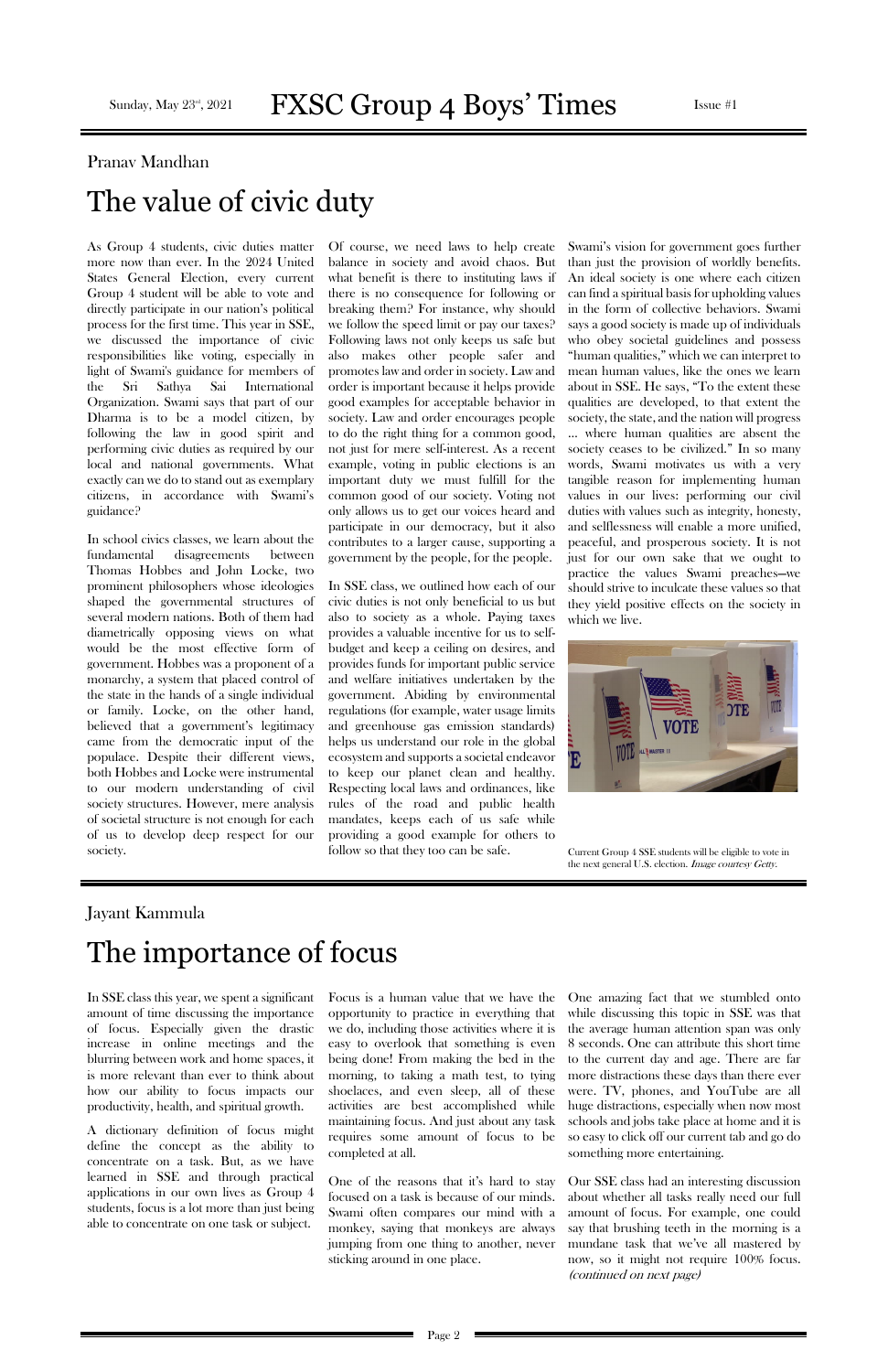#### Sunday, May  $23^{\text{rd}}$ ,  $2021$  **FXSC Group 4 Boys' Times** Issue #1

However, not focusing one's mind completely on brushing teeth won't give the desired result of clean teeth. While we may think that brushing teeth is a simple task because we've done it so many times, the reality is that there are many parts to this task, and in order to do it to the best of our ability, we have to really focus on the task at hand, even if it's an "easy" one.

While discussing tactics to stay focused in our SSE class, we all came to one conclusion. It was that not all tips will work for everyone and that there's nothing that will magically fix our focus overnight. In the end, how well we focus depends on us and our desire to get better. It will take time, and there will be many obstacles along the way, but in the end, it's worth the effort given that virtually every task we do will require focus. However, we also noticed that there were some tips that a majority of people in our group said were beneficial to helping improve their focus.

The first tip was having a space that was solely dedicated to work. This may be hard to do, given that we have limited space at home, but simply dividing our desks into one area where we work and another area where we don't focus on work was very helpful. This way, our brains automatically expect to work whenever we sit down in that specific space and will try to stay focused. Another tip that we all agreed was taking breaks. We found that when we took breaks, it gave our brains a chance to relax and that way, when we sat down again to do our work, we felt refreshed and ready to keep going. During these breaks, a great activity to do was meditation. Meditation helped us clear our minds and it usually only took us 1-2 minutes. An excellent meditation to do is thumb meditation, where you stare at your thumb for 12 seconds, trying not to think for anything, and then repeat 4 more times for a total of 1 minute.

The first recipe is called Very Merry Berry, and obviously it includes many berries! For Lastly, we found that having a specific to-do list whenever we sat to do work was very useful, as we would know exactly what to do, and checking off the boxes as we went along felt great, as we were one step closer to finishing our tasks.

The next recipe is called Swami's Sunrise, and it's the perfect smoothie to have in the morning when you wake up! For this recipe, you will need 2 peeled clementines, 1 peeled and cut mango, 1 peeled and cut peach, and 1 peeled carrot. You will also need 1 cup of cold coconut milk. You could also add ½ cup of soy yogurt to thicken the smoothie. Blend all the ingredients until the mixture is smooth, and serve cold with an orange wedge on top. I like this recipe because it's bright orange, just like the sunrise!

In conclusion, our SSE class realized that having good focus was important, not just for the important tasks but also for the tasks that we thought were easy. All of us took up sadhanas, like controlling screen time, or meditation to try and improve our focus. In the end, we learned while focus is hard to achieve, it's ultimately worth it since every task we will undertake in our lives requires our focus.



Image courtesy iStock.

#### Varun Iyer

## Smoothies for the soul



Making smoothies for the soul is fun, simple, and a great way to spend more time with your family during quarantine. I hope you enjoy these recipes!

Welcome to Varun's Smoothie Corner! I'm going to share with you some of my most favorite smoothie recipes that I have made at home with my family.

I love making smoothies because they are healthy, sweet, and are a refreshing way to get a daily serving of fruits and vegetables. More than anything, I love to make smoothies for my family. I like to do seva at home by making something nice for them and it helps us stay closer together as family. It's one of my ways of saying thank you to my family during this time we are all spending together. By the way, all of my smoothie recipes are vegan and made with fresh ingredients.

this recipe, you will need 1 cup of fresh strawberries, 1 cup of fresh raspberries, and 1 cup of fresh blackberries. You will also need 1½ cups of cold coconut milk and 1 peeled banana in order to get the right texture for the smoothie. Optionally, you can add ¼ cup of chia, hemp, or sunflower seeds to get a more hearty taste.

Put all the ingredients in a blender and blend the mixture until it is smooth. Pour the smoothie into cups and serve it to your family! You can add some fresh berries to the top of each cup when serving.

I hope you enjoy these healthy smoothies! Making a refreshing smoothie for your family is a great way to say thanks for all that they do. I would recommend all of my SSE peers to try making a smoothie for your family (with adult supervision).

Sairam and thank you for reading!

## Answers to the crossword puzzle *(on page 4)*

DOWN SUSAMERS: 2. AHURA MAZDA, 7. SOCIETAL, 8. LAUMA, 11. IRAN, 12. SEVEN, 13. IHUMB

 $\Lambda$ cross answers: 1. DHARAA, 3. HOBBES, 4. PRIORITZATION, 5. COMMON, 6. PARENTS, 9. PRACTICE, 10. MEDITATION, 12. SOCIAL, 14. MONKEY